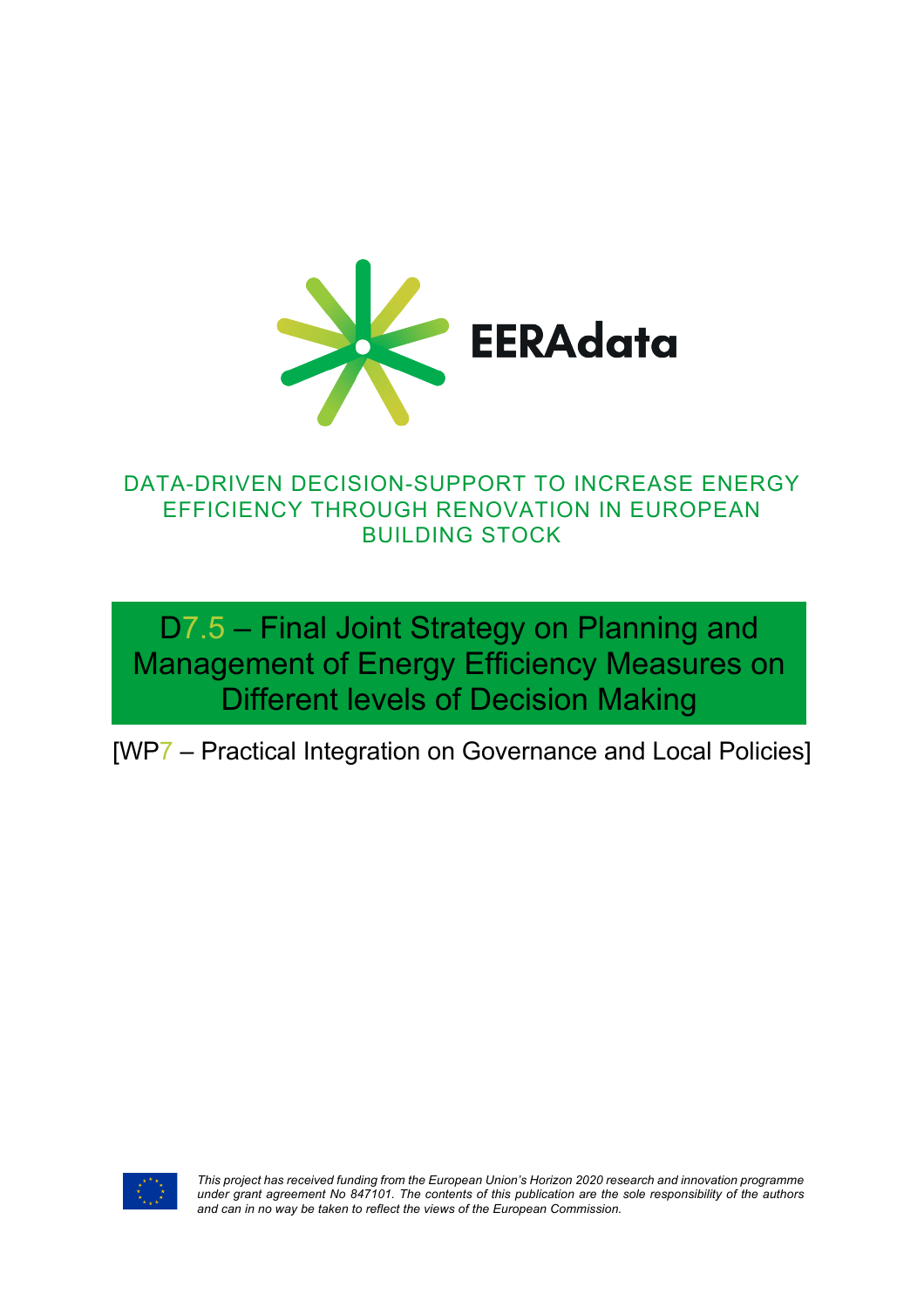

| <b>Lead Contributor</b>             | Tobi Elusakin, Trilateral Research                |  |
|-------------------------------------|---------------------------------------------------|--|
| <b>Other</b><br><b>Contributors</b> | Tobiloba.elusakin@trilateralresearch.com          |  |
|                                     | Corinna Pannofino, Trilateral Research            |  |
|                                     | Sebastian Botzler, Technical University of Munich |  |
|                                     | Oksana Chyslovska, Technical University of Munich |  |
|                                     |                                                   |  |
| <b>Due Date</b>                     | 31.01.2022                                        |  |
| <b>Delivery Date</b>                | 28.01.2022                                        |  |
| <b>Type</b>                         | Webpage                                           |  |
| <b>Dissemination</b>                | $PU = Public$                                     |  |
| level                               |                                                   |  |

Keywords

Decision Support Tool, User Journey, Practical Guide,

#### **Imprint**

This document is issued by the consortium formed for the implementation of the EERAdata project under Grant Agreement N° 847101 by the following partners:

TUM- Technische Universität München (Germany) TRILATERAL – Trilateral Research LTD (United Kingdom) ITTI – ITTI SP ZOO (Poland) DTU – Danmarks Tekniske Universitet (Denmark) KSSENA –Zavod Energetska Agencija Za Savinjsko Salesko in Korosko (Slovenia) COAMá – Colegio official de Arquitectos de Malaga (Spain) AEE – Agencia Andaluza de la Energia (Spain) COP – Kobenhavns Kommune (Denmark) MOV– Mestna Obcina Velenje (Slovenia)

#### **Document History**

| Version          | Date       | <b>Description</b>          |
|------------------|------------|-----------------------------|
| V <sub>0.1</sub> | 23.12.2021 | Comments                    |
| V <sub>0.2</sub> | 14.01.2022 | Draft following coordinator |
|                  |            | comments                    |
| V1.0             | 28.01.2022 | <b>Final Version</b>        |

#### Disclaimer

Neither TUM nor any other consortium member nor the authors will accept any liability at any time for any kind of damage or loss that might occur to anybody from referring to this document. In addition, neither the European Commission nor the Agencies (or any person acting on their behalf) can be held responsible for the use made of the information provided in this document.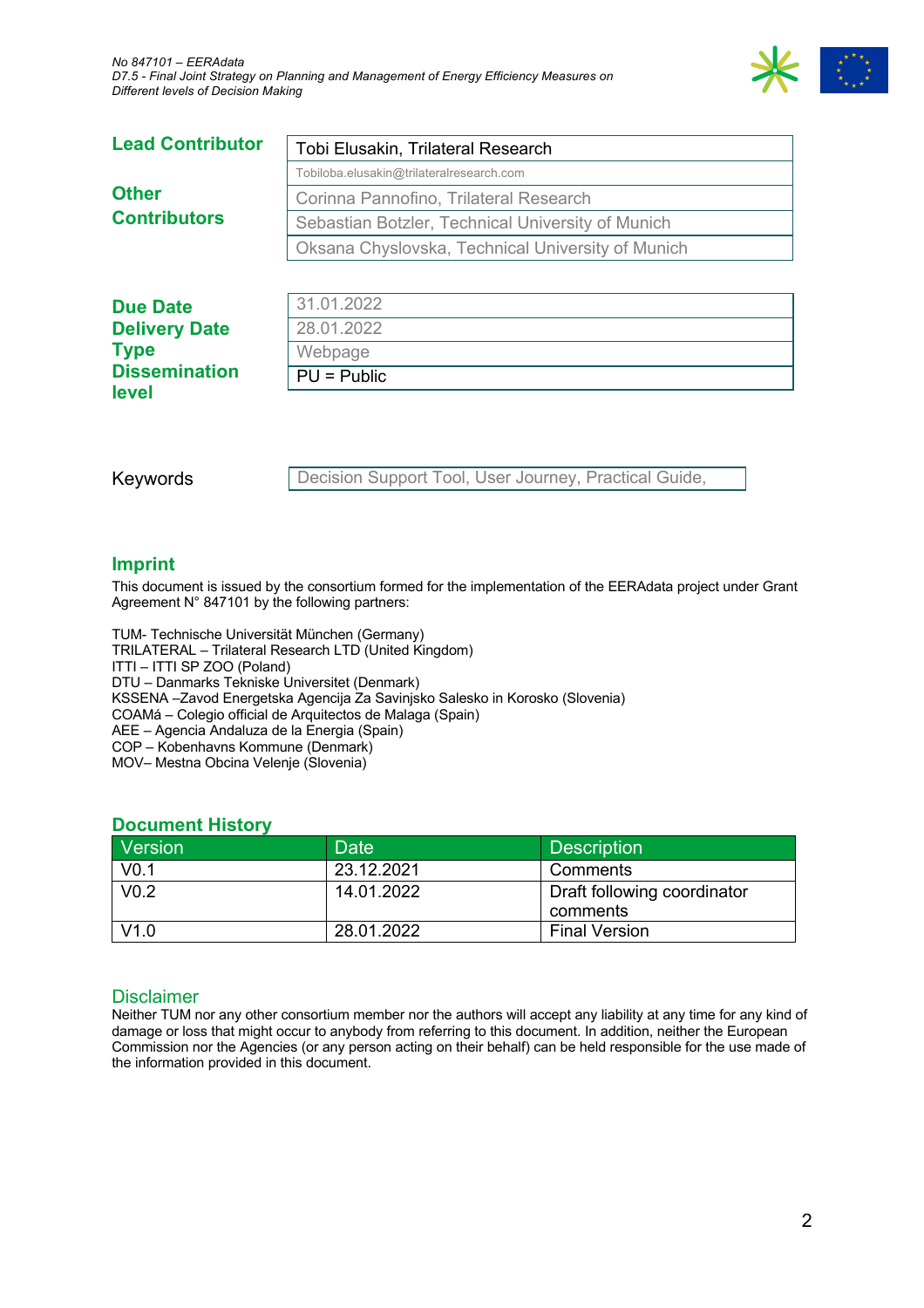

### **About the project**

The EERAdata project will develop and test a decision-support tool to help local administrations in the collection and processing of their building and demographic data towards an assessment and prioritisation of Energy Efficiency measures in planning, renovating and constructing buildings.



While EU policy assigns a primary role

to Energy Efficiency (EE), the lack of a holistic understanding of the impact of EE investments has hindered its integration in the policy-making process. Coordination between demand and supply side of energy policy is not targeted, and there is need to gather the evidence on the benefits of EE in ecological and socio-economic terms as well as on its interactions with the broader policy context and energy market.

### **Project's goals**

The project aims to develop:

- Guidelines and roadmaps for the advancement of the clean energy transition
- Joint thematic studies and analyses reports on territorial needs and decarbonisation pathways
- A fully developed and tested decision-support tool to help local administrations in the collection and processing of their building and demographic data towards an assessment and prioritization of EE measures in planning, renovating and constructing buildings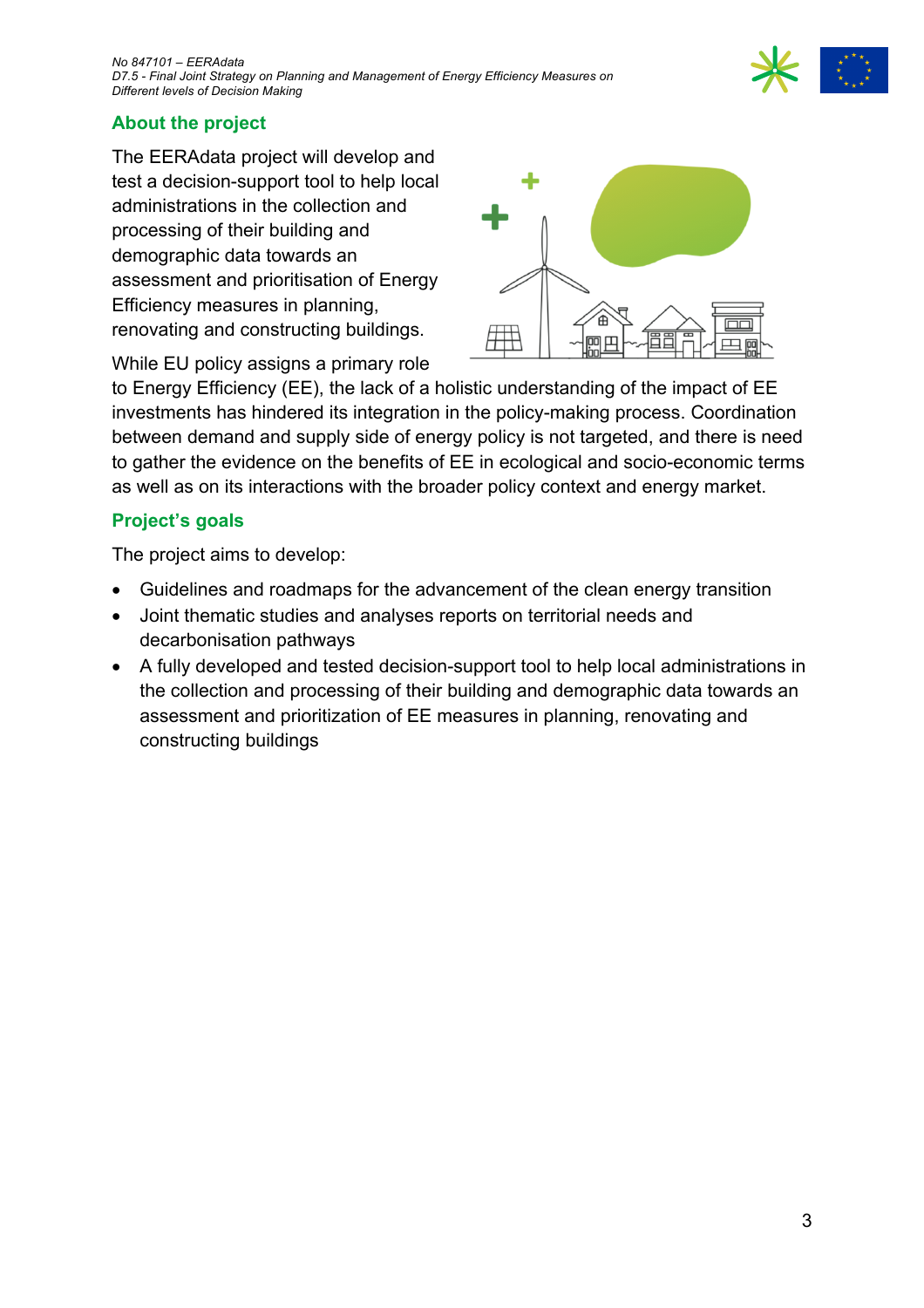

## **Table of contents**

|                | DATA-DRIVEN DECISION-SUPPORT TO INCREASE ENERGY EFFICIENCY<br>THROUGH RENOVATION IN EUROPEAN BUILDING STOCK1 |  |
|----------------|--------------------------------------------------------------------------------------------------------------|--|
|                |                                                                                                              |  |
|                |                                                                                                              |  |
|                |                                                                                                              |  |
| 2.             | PRACTICAL GUIDE ON THE APPLICATION OF THE DECISION SUPPORT TOOL6                                             |  |
|                |                                                                                                              |  |
| 3 <sub>1</sub> |                                                                                                              |  |
|                |                                                                                                              |  |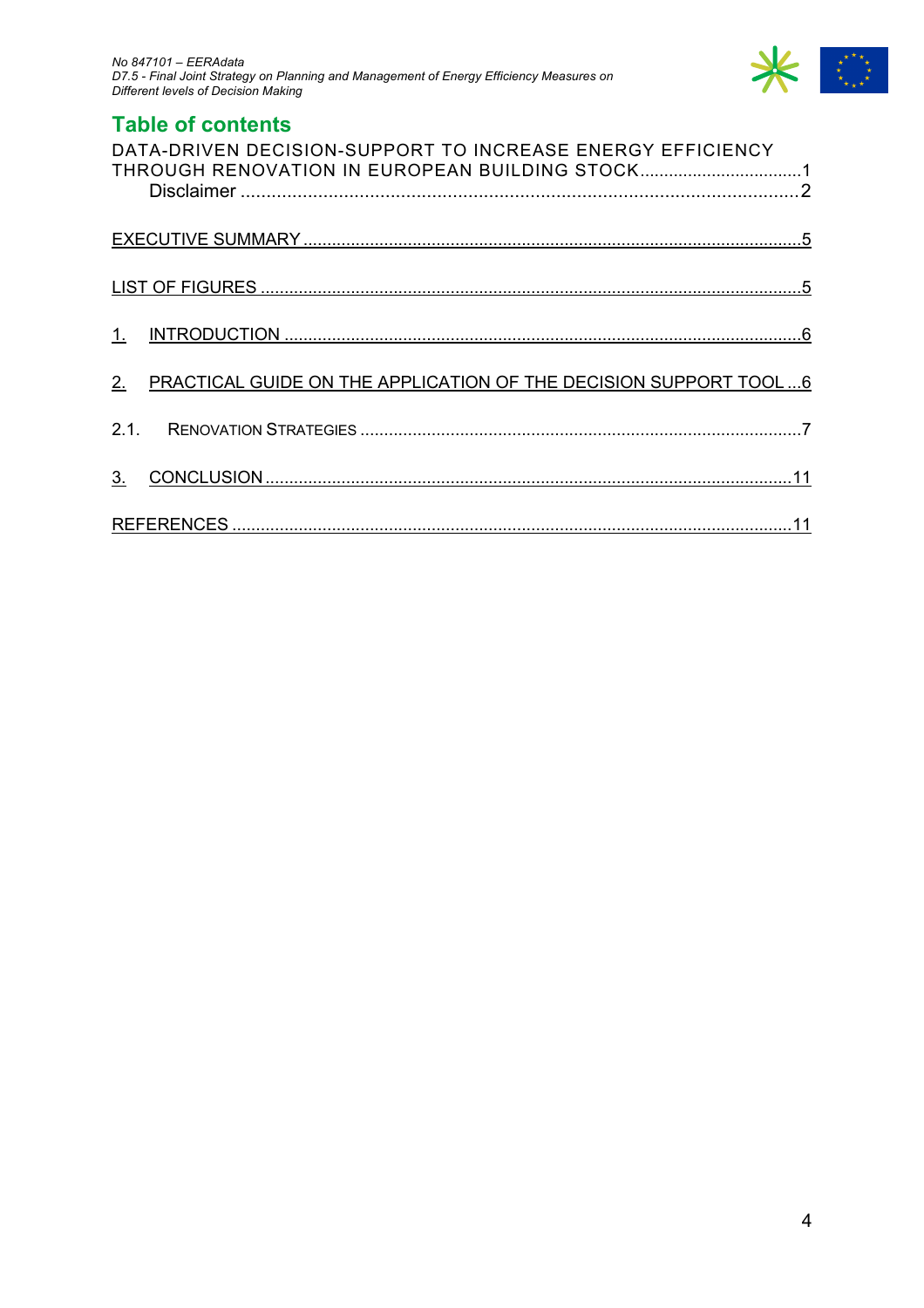

## **Executive summary**

The EERAdata project conducted research and developed a decision support tool (DST) for calculating the impact of building renovations on energy efficiency (EE). This deliverable, D7.5 – *Final Joint Strategy on Planning and Management of Energy Efficiency Measures on Different Levels of Decision Making* simply describes a brief practical guide on the use of the DST i.e., how users on different levels of decisionmaking can use the tool.

This report presents a description of the practical guide developed as a webpage on the EERAdata website and provides a description how the DST can be used to support decision-making in a typical renovation process as well as multiple renovation cases where decisions will be made on whether the tool should be used and how the tool will be used. The user journey through the DST is also described, through a flowchart, from data collection and input to data analysis and output for users on different levels of decision-making (standard and expert).

# **List of figures**

| Figure 1 Typical renovation process with DST involved. Adapted from: |  |
|----------------------------------------------------------------------|--|
|                                                                      |  |
|                                                                      |  |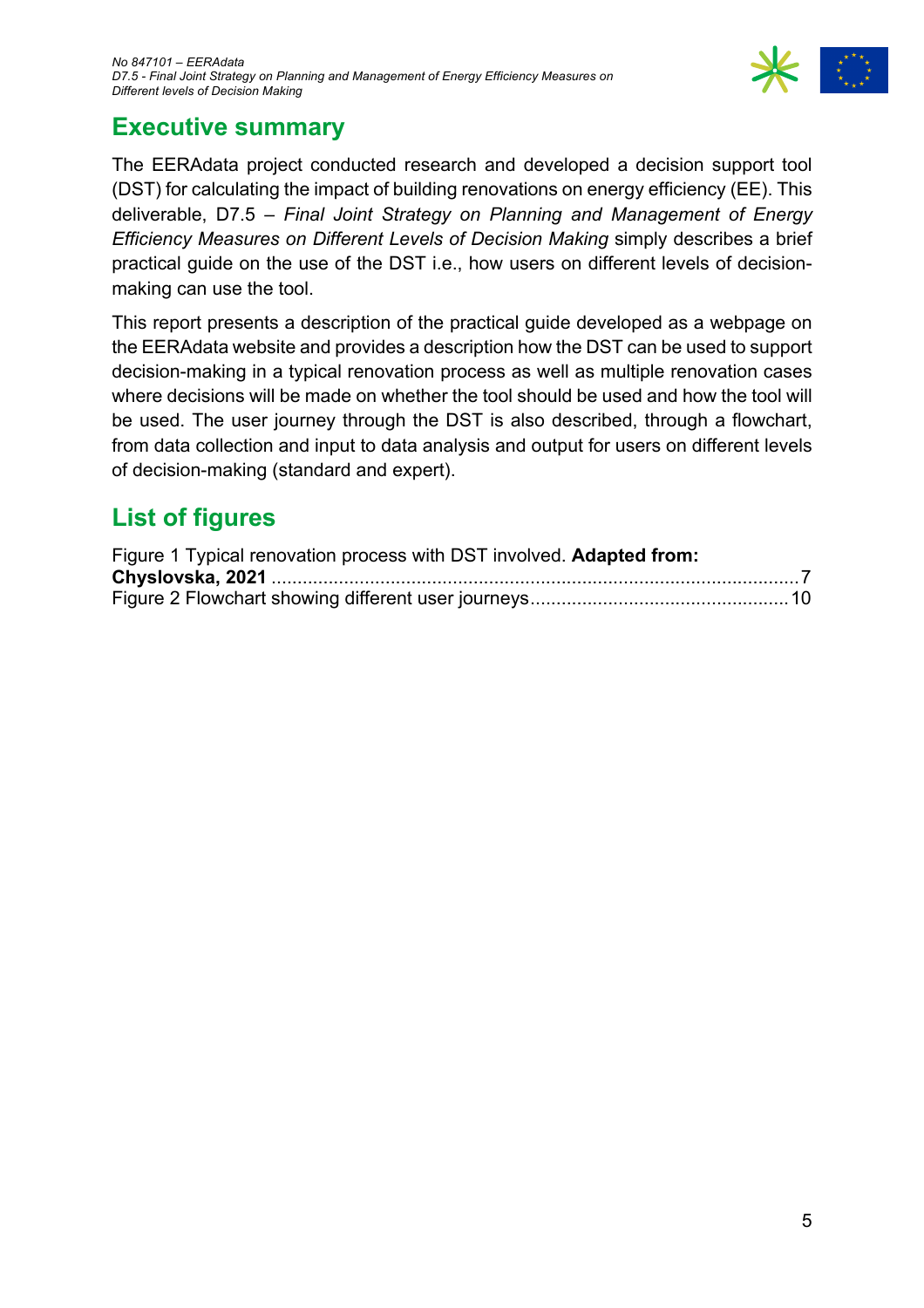

# **1. Introduction**

The EERAdata project has conducted research and developed a decision support tool (DST) for calculating the impact of building renovations on energy efficiency (EE). The intended purpose of this tool is to accelerate the implementation of the Energy Efficiency first principle across Europe. This will be achieved by helping European policymakers assess the impacts of investment in energy efficiency-based renovations and prioritise energy efficiency in buildings. As of the preparation of this deliverable (M30), the project has gathered, sorted, and inspected various kinds of data formats in order to provide the most detailed information on the building stock of the project's frontrunner municipalities: The City of Copenhagen (COP), the Municipality of Velenje (MOV) and the Andalusian Energy Agency (AEA).

This deliverable, D7.5 – *Final Joint Strategy on Planning and Management of Energy Efficiency Measures on Different Levels of Decision Making*, involves the development of a practical guide for European policymakers to incorporate energy efficiency into new building and renovation policies through the application of the DST developed by EERAdata. A guide has been developed, based on use of the DST, which helps in planning and management of energy efficiency measures on different levels of decision-making.

The purpose of this report is to provide context to the practical guide developed on the use of the decision support tool. The rest of this report is structured as follows. Section 2 contains a description of the guide for the decision support tool, showing the journey through the DST for two different user levels. Section 3 concludes the report.

# **2. Practical Guide on the Application of the Decision Support Tool**

The EERAdata project has developed a decision support tool (DST) for calculating the impact of building renovations on energy efficiency. A webpage has been developed which provides a description how the DST can be used to support decision-making in a typical renovation process (shown in figure 1) and provides a multiple renovation cases where decisions will be made on whether the tool should be used and how the tool will be used. The user journey through the DST is also described, through a flowchart, from data collection and input to data analysis and output for users on different levels of decision-making (standard and expert). The flowchart, which is on the EERAdata website, is an interactive tool through which insight can be gained into different elements of the tool by clicking on each box.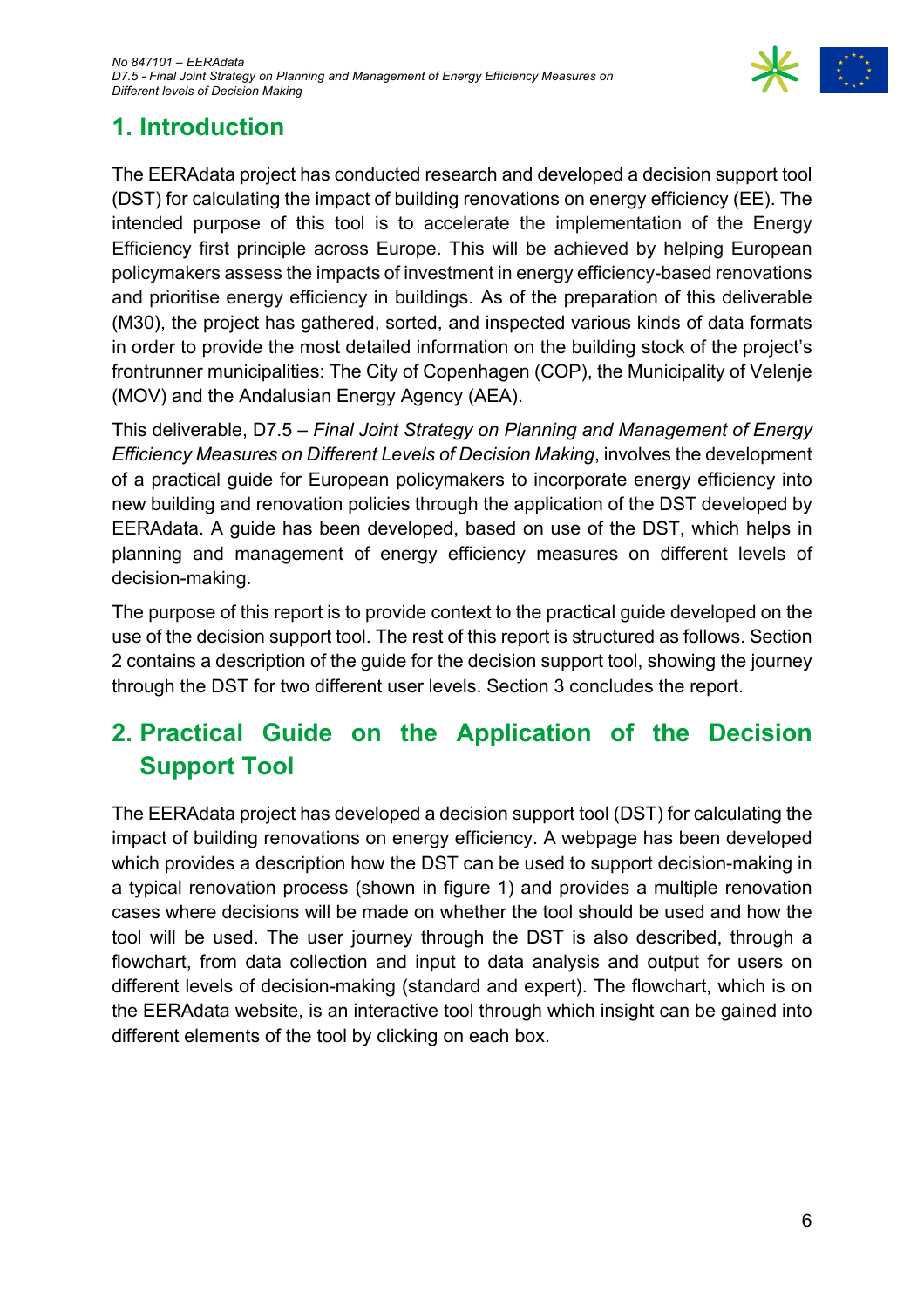*No 847101 – EERAdata D7.5 - Final Joint Strategy on Planning and Management of Energy Efficiency Measures on Different levels of Decision Making*





Figure 1 Typical renovation process with DST involved. **Adapted from: Chyslovska, 2021**

## **2.1. Renovation Strategies**

There are a number of different renovation strategies in which the decision to apply the DST can be analysed. These scenarios are typical renovation cases adapted from the partner municipalities of the EERAdata project and represent user stories which can occur for any building manager, owner, government department or municipality. They include strategies for an emergency renovation scenario, scheduled maintenance renovation scenario, long-term deep renovation scenario and a building renovation business case scenario.

## **2.1.1.Emergency renovation**

Description: this renovation plan fixes current and unavoidable damages, failures and errors, it is an emergency plan.

Planning Horizon: extremely short term, emergency, no political decision needed

Budget: fixed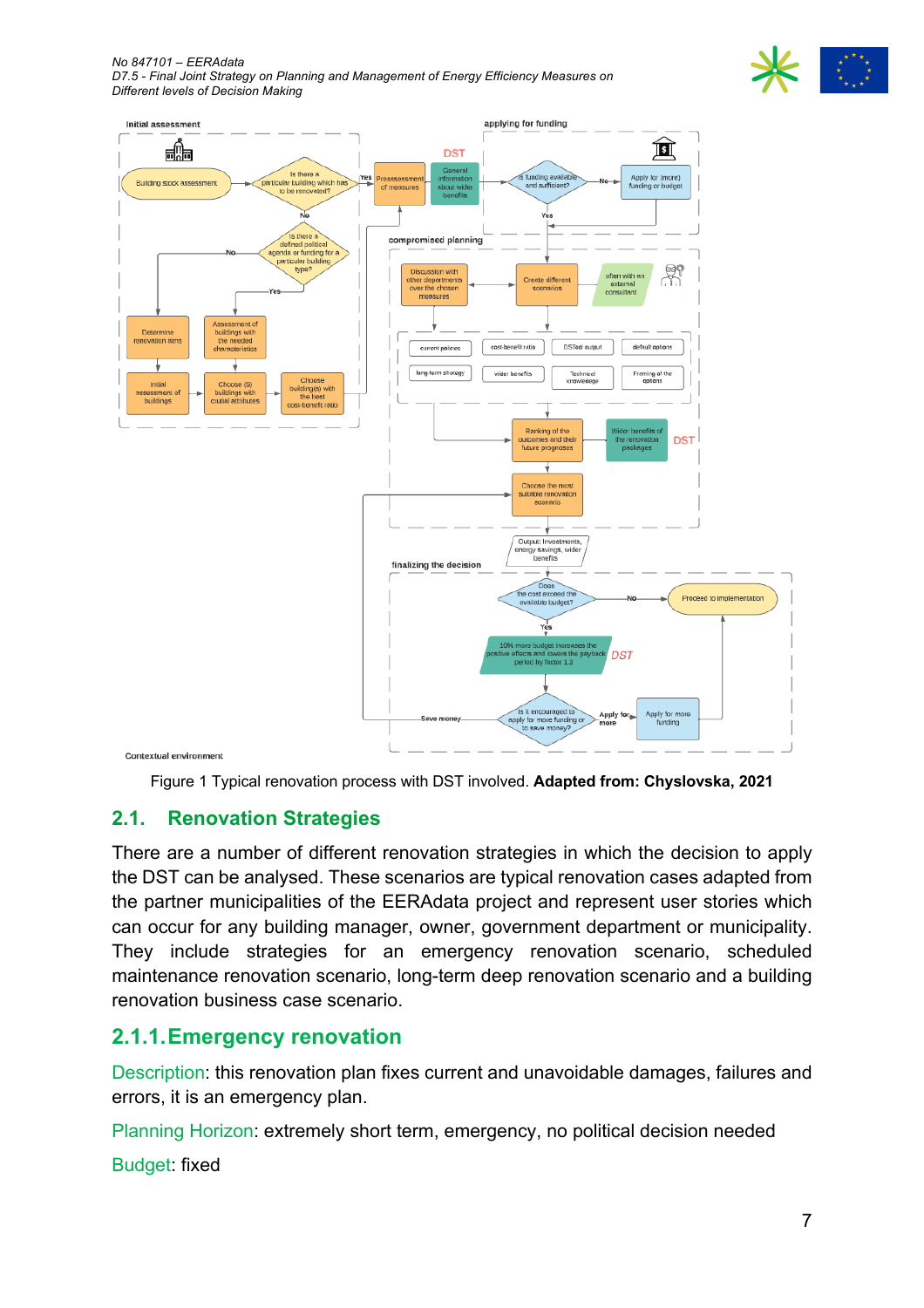

#### EERAdata DST needed: No

### **2.1.2.Scheduled Maintenance Renovation**

Description: preventive governance model with a fixed budget every year. Buildings get checked every 4 years and their condition gets assessed. The buildings and their constructive and technical condition need to fulfil certain criteria. If this is not fulfilled, they get refurbished and, in some cases, also modernised. There is specific thresholds for specific building types on how bad the condition of a building can get until it gets refurbished. Buildings like the city hall or schools have a special position for example and get renovated faster and on a better standard than others. Other criteria could be the amount of people working in the building, the location, political agendas, social focus points, etc. There is no political approvement (by the city council) needed, the decision is solely based on technical assessment, key figures, renovation goals and predefined criteria.

Planning Horizon: 10-year maintenance plan, with 4-year building assessment cycles.

Budget: High budget, but with no political approval needed.

EERAdata DST Required: Building assessment, preassessment, and supporting building selection.

### **2.1.3.Long-term Deep Renovation Strategy**

Description: Deployment of profound energy efficiency and renovation measures. Every project is individual and undergoes an individual assessment, planning, and financing process. This is the renovation plan which includes major projects with high costs and comprehensive measures. All projects are recommended by the city-owned property department. A preassessment process defines the measures and depth of implementation as well as the related costs. One main indicator here is cost. The lower the cost with a higher efficiency or impact, the better the chances of getting the political approval for implementation. For this type of project, a political decision is always needed to get the budget granted. After this, the measures are planned in detail. An example program is the renovation of schools within a given city.

Planning Horizon: Unlimited. Program needs to be accelerated and extended.

Budget: High, requiring political approval

EERAdata DST Required: Yes, in the following ways:

Fast and rough assessment based on mostly defaults: Support for preassessment, rough estimate of cost and impact of measures on particular buildings. Ranking of renovation potential based on the social and environmental impact and payback periods due to batch processing of several buildings that are of interest for the planning entity. Thus, the DST supports with selecting the right project building or buildings. Scenario building, with different layers of measures, cost, and efficiency.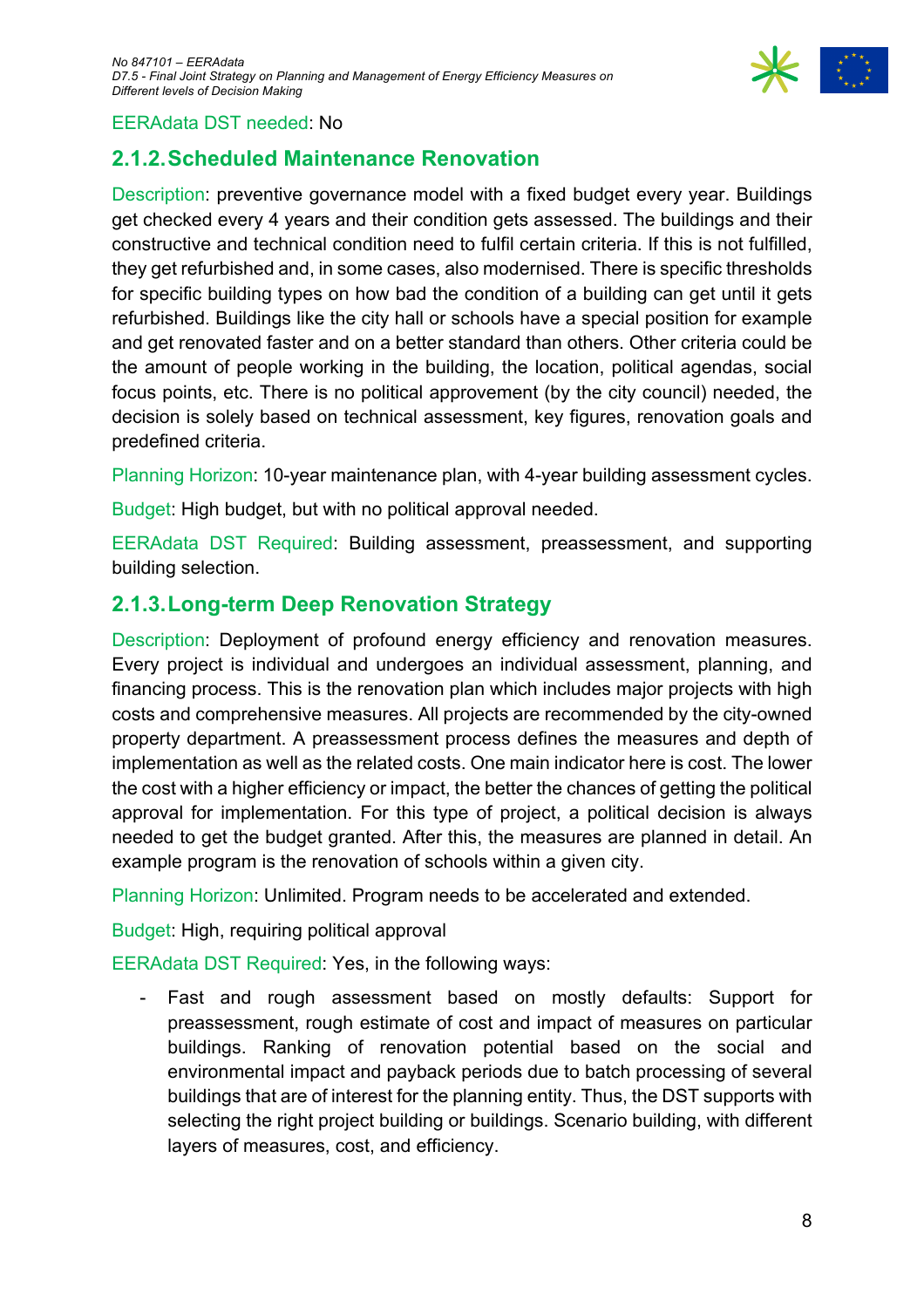

- Detailed and project-specific analysis for one project/building: The input data is mostly project specific, the tool assesses the building, the planned measures and their specific impact, e.g., on the improvement of indoor climate, embedded energy, the environment, local economy, etc. It gives profound insights on the benefit by cost invested and will serve as an indicator on the amount and extend of the implemented measures (and will be a strong argument to increase the measures and their depth). By the help of the DST a more energy efficient, a healthier and more future proof building will be created.

### **2.1.4.Business Case: Building Renovation**

Description: The city government asks all departments to save on administrative budget every year by 2% in order to make the administration more efficient. The building sector with high energy and maintenance costs plays a major role in these plans. Here, significant budget can be saved with cost-efficient measures. Every employer can propose solutions that will become these business cases. The implementation of a BMS system or the integration of more efficient heating setting or even renovation measures can deliver long-term savings by creating multiple benefits as a bonus to the financial improvement. Due to the clear focus on saving money, the projects in this plan are almost only placed on financial indicators, of which the payback time is the most important one. All business cases need to be accepted by the economic department of the city and the political level will formally agree with this decision. The DST will help to create business cases by assessing multiple options for interventions in the building stock and their impact and benefits. It furthermore serves as a calculation tool for a holistic payback rate, incorporating socio-economic benefits which will reduce the payback times of certain projects. Like in renovation plan 3 also here the implementation in a rough, estimation based and later as a detailed, impact assessment tool is planned. EERAdata might also help to extend the range of business cases and the number of indicators which lead to the acceptance of project proposals. Most measures are technology driven, which means integrating one technical solution in more buildings

Planning Horizon: 1 year, following the approval of the city planning committee.

Budget: Open. The goal currently is to save 2% of the yearly administrative budget with projects. The maximum payback time for proposal acceptance is six years.

EERAdata DST: Yes, in the following roles:

- Rough assessment of business case idea, based on mostly defaults: a first estimation of the payback time, including socio-economic and environmental factors.
- Detailed and project specific analysis for the business case: details impact assessment of business case. Integrating all modules of the EERAdata DST. Provides insights and scenarios for the deployment of the measures which are planned in the business case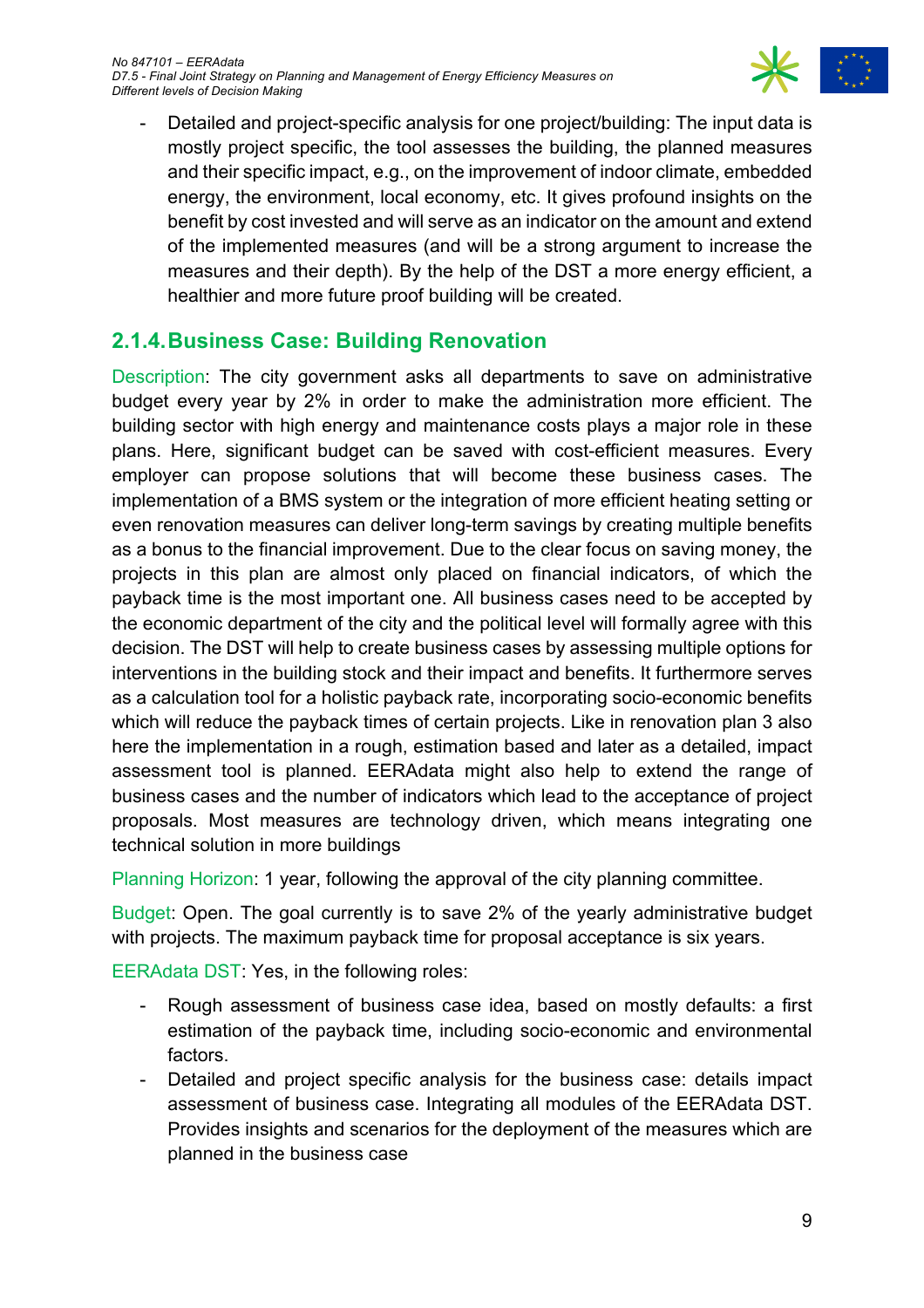

In the cases where the DST is applied, the flowchart in figure 2 below shows the journeys for two different types of users - standard and expert.



Figure 2 Flowchart showing different user journeys

#### **The Standard User Journey**

The standard user can be described as one which does not have or require extensive technical knowledge and data to use the full functionality of the tool. As such, this user does not possess access to the entirety of the tool's architecture. This user can be a building owner, or city planner. The standard user only has access to the *Projects* tab in the DST. This allows the user to be able to create a renovation project and add details to that project. Within the projects tab, the standard user can add and edit building data, add the calculation units needed for the renovation project, and add renovation options to the project. It is important to note here that each building, once added to the project is copied into it, with all its properties and becomes independent of the general building stock stored in the application's database. This means that calculations are made on the copies of the building properties and not on its actual parameters. The user can then conduct analysis by running the calculations to determine the impact of the proposed renovation action(s).

#### **The Expert User Journey**

The expert user on the other hand, possesses and requires extensive technical knowledge to operate the different parts of the tool and understand more detailed outputs after analysis is conducted. This user can be a building manager, researcher, technical analyst in addition to being an owner or government level decision-maker. The expert user has access to the *Projects*, *Buildings*, *Parameters*, and *Processing* tabs of the DST. This means that the user can add and edit building and projects data directly stored in the application's database. The expert user can do this in two ways - by adding data directly and by uploading data through the prescribed data template. Before data is added to the tool, it is important for it to first be cleaned and made ready for use in the DST. Data should be cleaned to sort out issues such as incorrect data types, data gaps, irrelevant, and duplicate data. This can be done based on the guidelines developed by the EERAdata project in D4.5. Following this, data can be added directly into the tool or can be uploaded through the prescribed data template